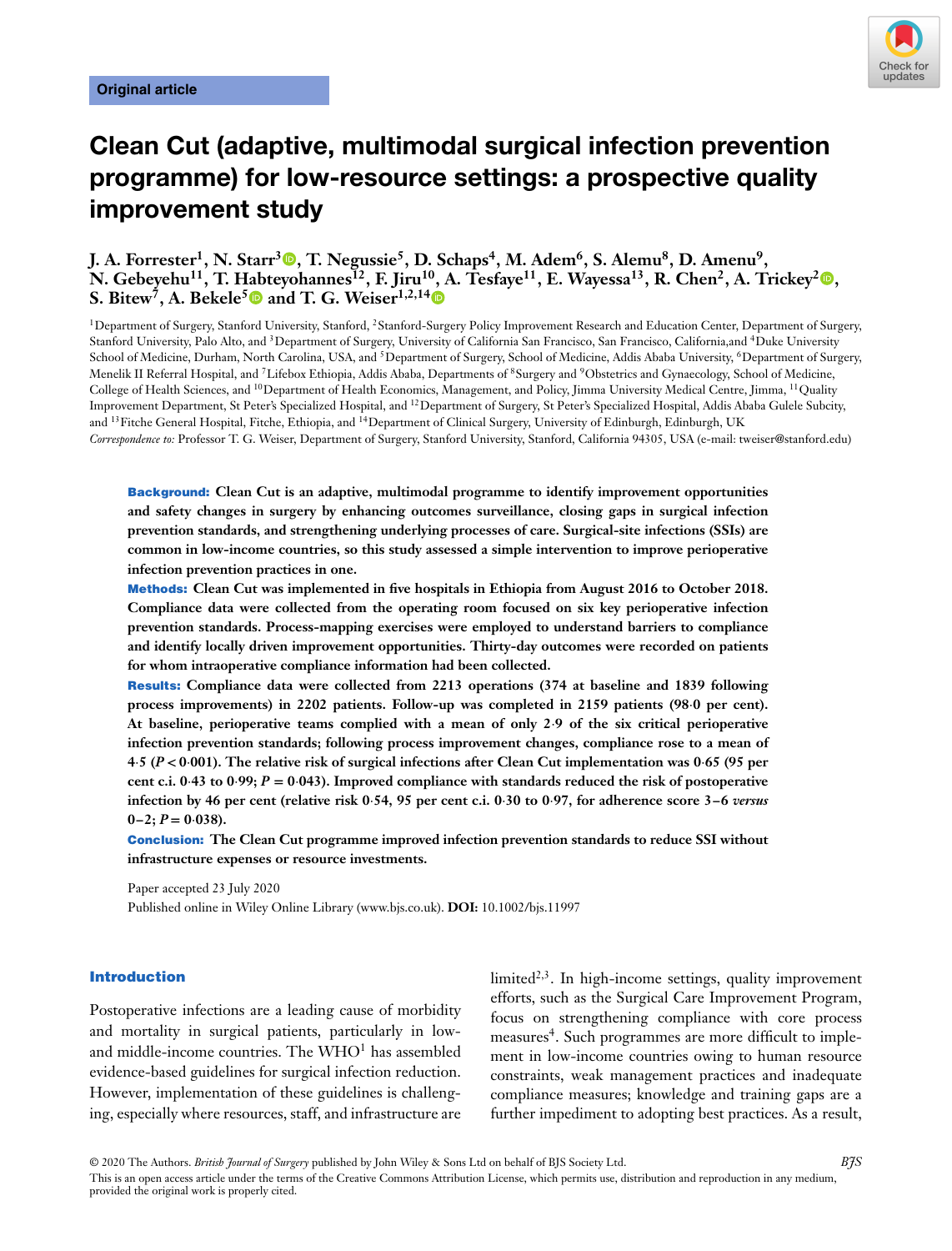infection rates are persistently higher in low-resource settings, even when risk adjusting for differences in urgency and presentation; the GlobalSurg Collaborative<sup>5</sup> reported that infection rates following gastrointestinal surgery were 23 per cent in low-income countries (nearly twice that of high-income countries)<sup>5</sup>, and the African Surgical Outcomes Study<sup>6</sup> found that infections occur in 10 per cent of all patients undergoing surgery, of whom nearly one in ten die.

To address the combined challenges of high surgical infection rates and known gaps in perioperative practices, Lifebox<sup>7</sup> – a non-profit organization focused on improving surgical safety worldwide – established an infection reduction programme called Clean Cut to improve adherence to guidelines and reduce postoperative infection rates. Clean Cut is an adaptive, multimodal checklist-based programme aimed at improving compliance with six critical perioperative infection prevention standards: appropriate skin and hand antisepsis, maintenance of a sterile field, instrument sterilization, appropriate prophylactic antibiotic administration, routine gauze counting, and routine use of the Surgical Safety Checklist  $(SSC)^8$ . It is implemented by a locally led, multidisciplinary perioperative team that establishes a surveillance system for compliance with perioperative standards and surgical outcomes, conducts a process-mapping exercise to determine gaps in perioperative processes and opportunities for improvement, and then facilitates the identification and implementation of locally driven solutions to improve upstream and supportive care routines. It leverages current concepts in implementation science, such as discrete implementation strategies, while also ensuring that specific implementation outcomes, such as acceptability and sustainability, are considered as the programme is adapted $9,10$ . The authors hypothesized that this adaptive programme would promote compliance with these six critical infection prevention standards and lead to reductions in surgical infections.

#### **Methods**

Clean Cut was introduced in five surgical referral hospitals in Ethiopia: Jimma University Specialized Hospital (JUSH) in Jimma; Tikur Anbessa Specialized Hospital (TASH), Menelik II Specialized Hospital (MII) – both affiliated with Addis Ababa University – and St Peter's Hospital in Addis Ababa; and Fitche Hospital in Oromia, Ethiopia. The first three are high-volume tertiary teaching facilities, whereas St Peter's is a regional referral hospital and Fitche is a district hospital under the auspices of the Oromia Regional Health Bureau. Together they have a combined catchment population of over 25 million people.

As the Ethiopian Federal Ministry of Health was preparing to launch a nationwide programme to improve access to safe surgical care<sup>11</sup>, the timing was opportune for such work. The programme was implemented between August 2016 and October 2018.

#### **Strategy**

Clean Cut was designed to improve adherence to infection prevention standards through multidisciplinary team building, data collection and surveillance, and process mapping coupled with root cause analysis and identification of intervention opportunities. The aims of the programme were to assess process breakdowns, identify opportunities, and implement facility-specific interventions to improve compliance with six surgical infection prevention standards, thereby reducing surgical infections, and was designed to be adaptive based on facility needs and circumstances. The standards targeted for improvement include: hand and surgical-site skin antisepsis; maintenance of the sterile field by ensuring integrity and sterility of gowns, drapes and gloves; appropriate instrument decontamination and sterilization; appropriate timing and selection of prophylactic antibiotics; routine surgical gauze counting; and routine use of the SSC. Three of these standards are embedded within the checklist itself: appropriate timing of antibiotics within 60 min of skin incision, confirmation of instrument sterility and routine swab counting. Two others – appropriate hand and surgical-site preparation, and use of sterile gowns, drapes and gloves – are fundamental tenets of surgical antisepsis. As use of the SSC is now itself a standard of care, it was included as a means of promoting communication among the perioperative team and reinforcing the other five practices. The definitions and rationale for these six specific standards have been described previously<sup>12</sup>.

The programme follows a typical plan–do–study–act cycle by which locally driven interventions were identified and implemented, and adherence to process reassessed continually for improvements. To achieve these goals, Clean Cut used three sequential steps: team building through the introduction and local modification of the SSC with clinical stakeholders (administration, surgeons, anaesthesia providers, operating theatre nursing staff); ongoing assessment of compliance with perioperative infection prevention standards and patient outcomes using trained data collectors; and process improvement through a locally led process-mapping exercise<sup>13</sup> and feedback cycle that included stakeholder meetings to review compliance to infection prevention standards and patient outcomes, brainstorming of solutions and prioritization of interventions. A surgical resident supported implementation by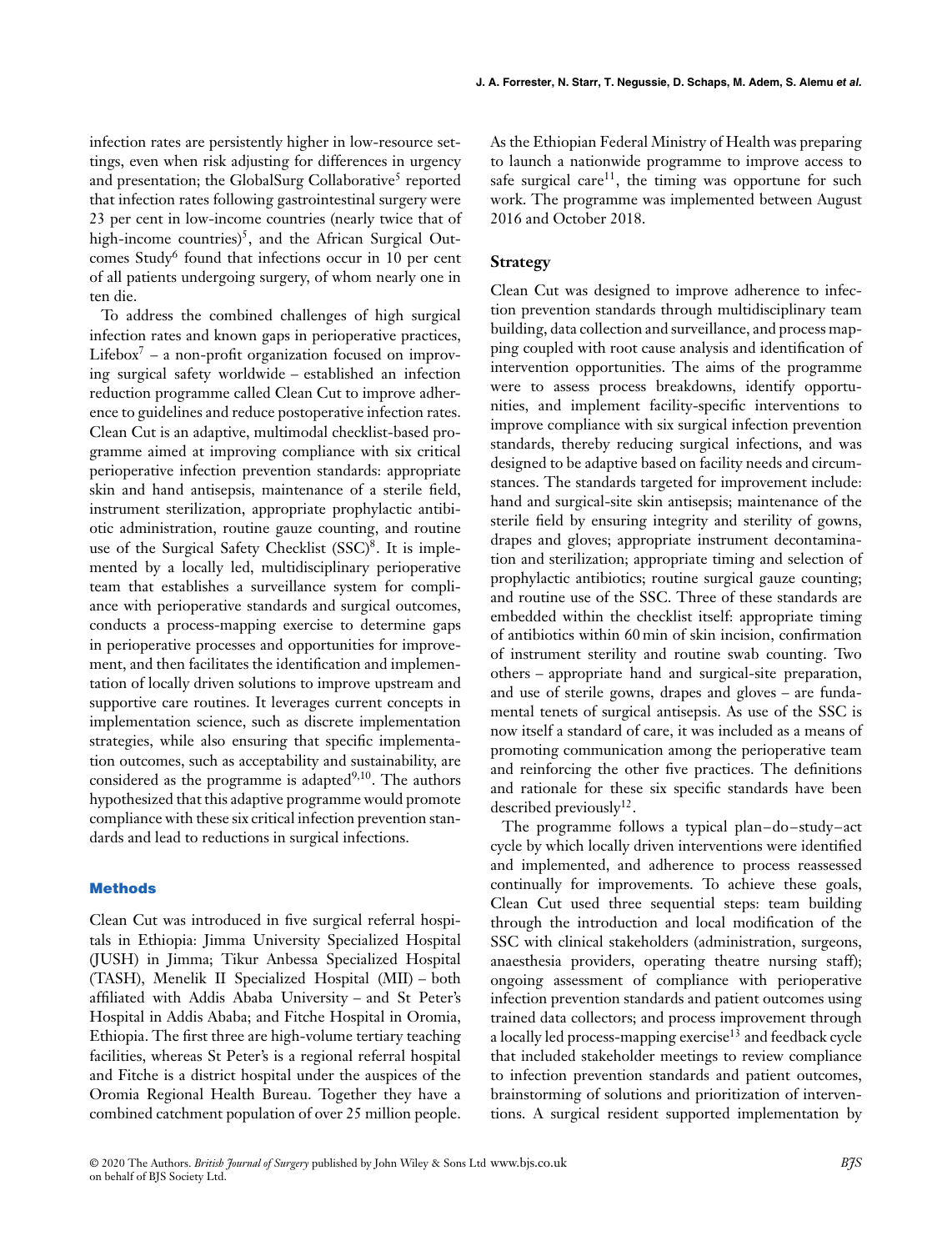organizing team meetings once or twice per month at each of the hospitals, guiding initial modification of the checklist, conducting training for staff to ensure accurate data collection, leading process-mapping exercises, and facilitating the review of surveillance and process-mapping information to identify opportunities for improvement.

A 4–6-week lead-in period focusing on team building and assessments of process compliance and surgical outcomes, as well as the process-mapping work, was planned. At the 4–6-week mark the teams met and, using the compliance information collected, identified opportunities for improvement with specific plans for process changes. Teams met every few months and again at the end of the 6-month programme to review progress and opportunities for further improvement. The entire programme was implemented over 6 months at each hospital, with ongoing assessments of process compliance. Power calculations and details of the implementation timeline are available in *Appendix S1* and *Fig*. *S1* (supporting information).

#### **Intraoperative adherence data collection**

Observed perioperative practices were recorded on a previously validated, standardized paper form by data collectors (operating theatre nurses and nurse anaesthetists), who were trained in its use and the definitions and mechanism for collection<sup>14</sup>. At JUSH, any patient undergoing surgical intervention in the main and obstetric operating rooms was included, regardless of age, sex or diagnosis. As a large volume of subspecialty operations is performed at TASH and MII, observations were limited to specific operating theatres performing gastrointestinal surgery, emergency general surgery or obstetric operations, regardless of age, sex or diagnosis. At St Peter's, all patients undergoing surgery in the general surgery theatres were eligible. In Fitche, every operation performed in one of its two operating theatres was eligible for inclusion. Detailed data collection methods for perioperative adherence have been described previously13. Although information was collected on all antibiotic administration, for compliance calculations only those given as prophylaxis were considered; antibiotics administered as treatment based on wound class and preoperative diagnosis were not included in the analysis.

#### **Patient outcomes data collection**

Postoperative surveillance was carried out on all patients who underwent observation of perioperative adherence to the six standards. The primary outcome was surgical-site infection (SSI); secondary outcomes included duration of hospital stay and mortality. SSIs were classified as

| Table 1 Patient demographics and operations before and after<br>process improvement interventions |                                |                                         |            |
|---------------------------------------------------------------------------------------------------|--------------------------------|-----------------------------------------|------------|
|                                                                                                   | <b>Baseline</b><br>$(n = 374)$ | After<br>implementation<br>$(n = 1839)$ | P**        |
| Age (years)*                                                                                      | 35.7(16.4)                     | 34.0(14.5)                              | $0.061$ †† |
| < 25                                                                                              | 108 (29.0)                     | 572 (31.2)                              | 0.125      |
| $26 - 30$                                                                                         | 78 (21.0)                      | 449 (24.5)                              |            |
| $31 - 40$                                                                                         | 82(22.0)                       | 396(21.6)                               |            |
| >41                                                                                               | 104 (28.0)                     | 416 (22.7)                              |            |
| Missing                                                                                           | 2                              | 6                                       |            |
| Sex ratio (M:F)                                                                                   | 250:124                        | 1321:518                                | 0.053      |
| <b>Urgency</b>                                                                                    |                                |                                         | < 0.001    |
| Elective                                                                                          | 235(62.8)                      | 892 (48.5)                              |            |
| Emergency                                                                                         | 139 (37.2)                     | 947(51.5)                               |            |
| Type of operation                                                                                 |                                |                                         | < 0.001    |
| Orthopaedic <sup>+</sup>                                                                          | 6(1.6)                         | 31(1.7)                                 |            |
| Soft tissue‡                                                                                      | 20(5.3)                        | 70(3.8)                                 |            |
| Ear, nose and throat§                                                                             | 42 (11.2)                      | 128(7.0)                                |            |
| Gynaecological                                                                                    | 15 $(4.0)$                     | 46 $(2.5)$                              |            |
| Vascular                                                                                          | 6(1.6)                         | 36(2.0)                                 |            |
| Appendicectomy                                                                                    | 32(8.6)                        | 183(10.0)                               |            |
| Cholecystectomy                                                                                   | 12(3.2)                        | 28(1.5)                                 |            |
| Colorectal                                                                                        | 21(5.6)                        | 104(5.7)                                |            |
| Caesarean                                                                                         | 107(28.6)                      | 737 (40.1)                              |            |
| Hernia                                                                                            | 9(2.4)                         | 58(3.2)                                 |            |
| Hysterectomy                                                                                      | 16(4.3)                        | 39(2.1)                                 |            |
| Gastrointestinal/laparotomy#                                                                      | 54 (14.4)                      | 307(16.7)                               |            |
| Urological                                                                                        | 34(9.1)                        | 71 (3.9)                                |            |
| Missing                                                                                           | 0                              | 1                                       |            |
| <b>Wound classification</b>                                                                       |                                |                                         | 0.100      |
| Clean                                                                                             | 68(18.2)                       | 316(17.2)                               |            |
| Clean contaminated                                                                                | 254 (67.9)                     | 1185 (64.5)                             |            |
| Contaminated                                                                                      | 40(10.7)                       | 288(15.7)                               |            |
| Dirty                                                                                             | 12(3.2)                        | 49 $(2.7)$                              |            |
| Missing                                                                                           | $\Omega$                       | $\mathbf{1}$                            |            |

Values in parentheses are percentages unless indicated otherwise; \*values are mean(s.d.). †Includes extremity amputations; ‡includes skin, breast and external anal procedures; §head and neck operations, including thyroid; ¶includes operations for ectopic pregnancy; #gastrointestinal and other intra-abdominal operations via a laparotomy. \*\* $\chi^2$  test, except ††Student's *t* test with Satterthwaite method.

superficial, deep or organ space according to Centers for Disease Control and Prevention (CDC) definitions<sup>15</sup>. To operationalize the SSI definition, standardize capture and decrease the potential for misclassification, SSI was defined by pus draining from the wound, previously closed wound now opened (intentionally or unintentionally) and wound with foul smell.

For the initial piloting of the programme at Jimma, surveillance data were collected by review of the written medical record at discharge by a visiting surgical fellow and trained data collectors. Given the gross underestimation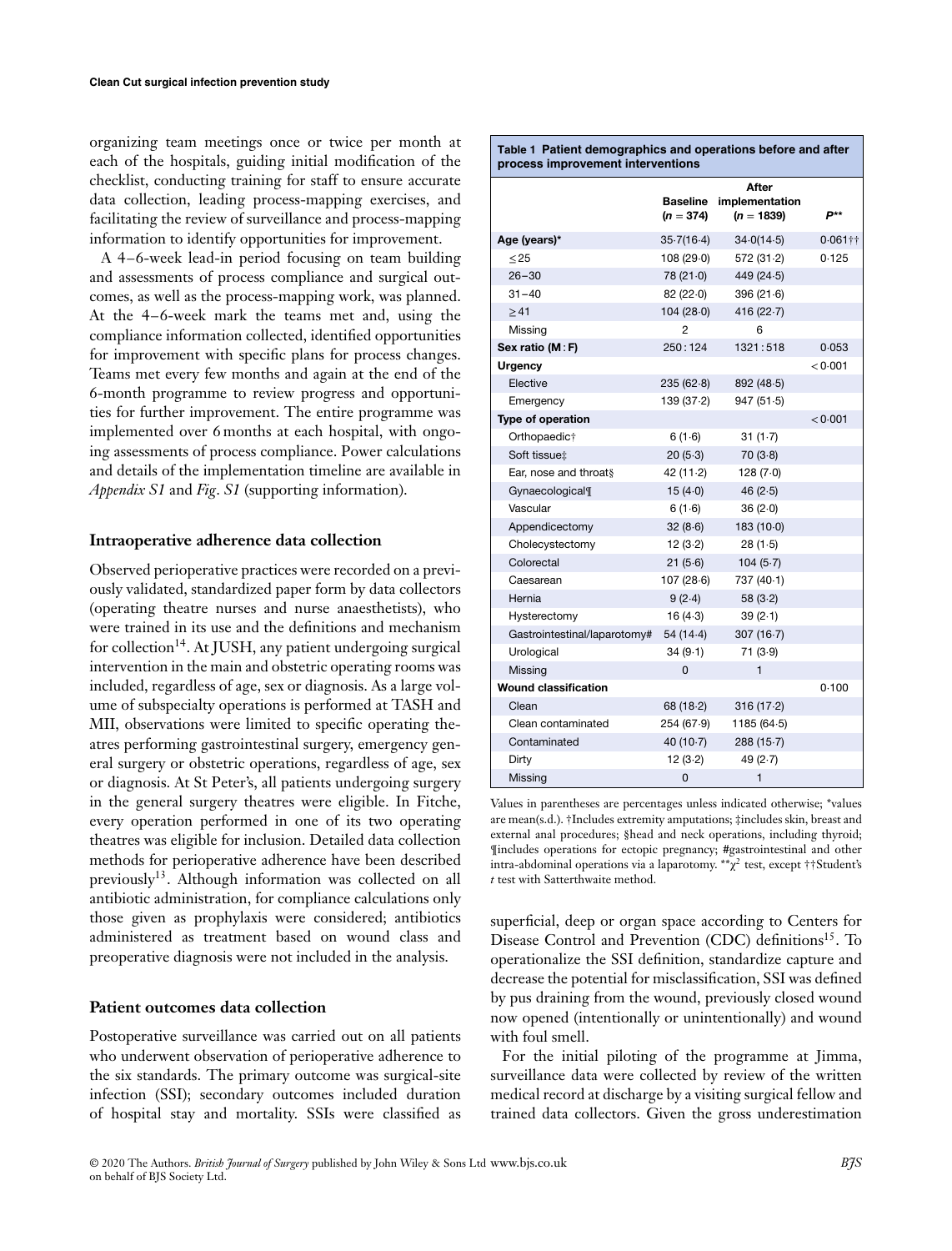

Perfect compliance is defined by the outer edge of the plot.  $P < 0.001$  for all improvement processes (Fisher's exact test).

of infectious complications based on chart review alone<sup>12</sup>, the surveillance methods were modified for the other four sites, where inpatient surveillance was conducted by direct observation of the surgical wounds and brief review of the written medical chart by a group of ward nurses from postoperative day 1 until discharge. As the majority of surgical infectious complications typically occur after discharge<sup>16</sup>, telephone follow-up was undertaken 30 days after surgery in the local language for outpatient surveillance using the wound definitions described above. For all patients with suspicion of a complication (such as patient undergoing a clean operation on extended antibiotic treatment; reoperation; death), the written medical charts were reviewed manually by the visiting surgical fellows to assess accuracy and evaluate discrepancies.

### **Identification of process breakdowns and opportunities**

Breakdowns in the perioperative processes of care frequently lead to failure in compliance with one or more of the infection prevention standards. Process breakdowns and potential opportunities for improvement were identified using process mapping, a technique adapted from manufacturing involving preparation of diagrams of activities,

tasks and decisions within a work flow in order to understand and subsequently improve the overall process<sup>17</sup>. This specific technique has been described previously for the Clean Cut programme<sup>13</sup>. The frequency with which certain process failures occurred was also recorded on the process maps.

#### **Facility feedback and implementation**

Quantitative adherence to the Clean Cut perioperative infection prevention standards was compiled over a 4–6-week baseline period. The degree of adherence and visual process map for each infection prevention standard were delivered to the local stakeholders through individual and focus group meetings, as described previously<sup>13</sup>. Up-to-date patient outcome data were included in these meetings to provide context. After development and prioritization of facility-specific interventions, two subsequent stakeholder meetings were held during the course of the 6-month programme to assess interventions and outcomes. Identified interventions included: improving the use of alcohol hand rub following surgical hand scrubbing; establishing a procedure to mend holes in gowns and drapes; training operating room cleaning staff on appropriate decontamination and packaging of instruments,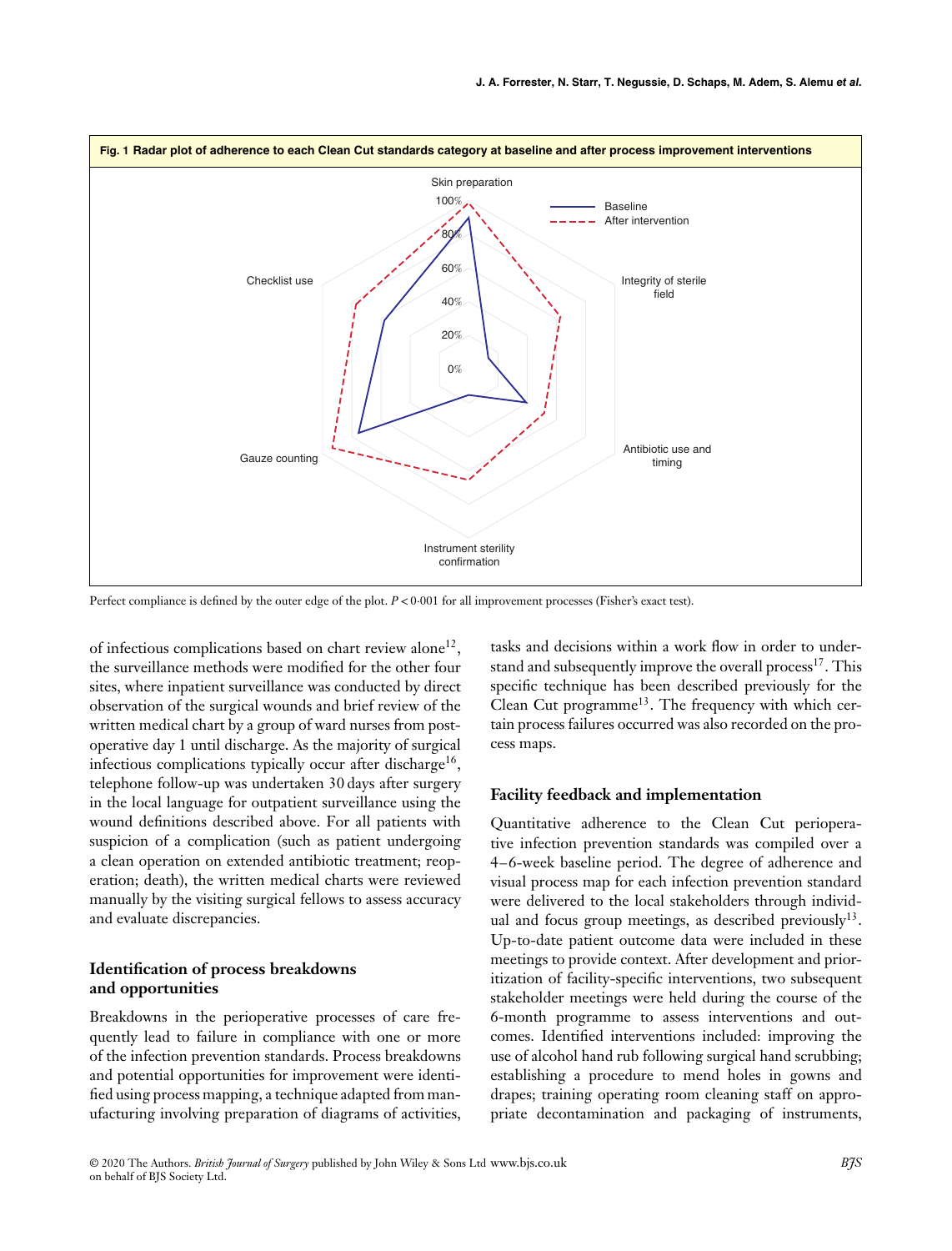| Table 2 Adherence to Clean Cut surgical infection prevention standards at baseline and after process improvement interventions |                        |                                     |         |
|--------------------------------------------------------------------------------------------------------------------------------|------------------------|-------------------------------------|---------|
|                                                                                                                                | Baseline ( $n = 374$ ) | After implementation ( $n = 1839$ ) | $P^*$   |
| Skin preparation compliance                                                                                                    |                        |                                     |         |
| Surgeon hand scrub completed                                                                                                   | 340(90.9)              | 1824 (99-2)                         | < 0.001 |
| Surgical site skin preparation completed                                                                                       | 370 (98.9)             | 1828 (99.4)                         | 0.311   |
| Total compliance                                                                                                               | 336(89.8)              | 1814 (98.6)                         | < 0.001 |
| Sterile field compliance                                                                                                       |                        |                                     |         |
| New surgical gloves used by surgeon                                                                                            | 371 (99.2)             | 1832 (99.6)                         | 0.268   |
| Sterility indicator present inside gown and drape pack                                                                         | 52(13.9)               | 1209(65.7)                          | < 0.001 |
| If so, had colour changed indicating sterility                                                                                 | 51(98.1)               | 1188 (98-3)                         | 0.920   |
| Dry gowns and drapes used                                                                                                      | 251(67.1)              | 1819 (98.9)                         | < 0.001 |
| Gowns without holes or tears                                                                                                   | 366(97.9)              | 1815 (98.7)                         | 0.218   |
| Drapes without holes or tears                                                                                                  | 366(97.9)              | 1832 (99.6)                         | < 0.001 |
| Total compliance                                                                                                               | 50(13.4)               | 1151(62.6)                          | < 0.001 |
| Instrument sterility compliance                                                                                                |                        |                                     |         |
| Sterility indicator present inside instrument tray                                                                             | 133(35.6)              | 1258 (68-4)                         | < 0.001 |
| If so, had colour changed indicating sterility                                                                                 | 132 (99.2)             | 1240 (98.6)                         | 0.521   |
| Inside of the instrument tray dry                                                                                              | 251(67.1)              | 1801 (97.9)                         | < 0.001 |
| Total compliance                                                                                                               | 57(15.2)               | 1207(65.6)                          | < 0.001 |
| Antibiotic administration compliance                                                                                           |                        |                                     |         |
| Antibiotics given before surgery                                                                                               | 322(86.1)              | 1706(92.8)                          | < 0.001 |
| Antibiotics given in operating room                                                                                            | 110 (29-4)             | 877(47.7)                           | < 0.001 |
| Total compliance                                                                                                               | 147 (39.3)             | 951(51.7)                           | < 0.001 |
| Gauze count compliance                                                                                                         |                        |                                     |         |
| Gauze count before operation                                                                                                   | 301(80.5)              | 1756 (95.5)                         | < 0.001 |
| Gauze count after operation                                                                                                    | 294(78.6)              | 1749 (95-1)                         | < 0.001 |
| Total compliance                                                                                                               | 282(75.4)              | 1716 (93-3)                         | < 0.001 |
| <b>Checklist compliance</b>                                                                                                    |                        |                                     |         |
| Procedure announced before the start of the operation                                                                          | 304(81.3)              | 1716 (93-3)                         | < 0.001 |
| Time out/team introductions performed                                                                                          | 231(61.8)              | 1457 (79-2)                         | < 0.001 |
| Estimated blood loss stated aloud                                                                                              | 319(85.3)              | 1678 (91.2)                         | < 0.001 |
| Total compliance                                                                                                               | 216(57.8)              | 1417(77.1)                          | < 0.001 |

Values in parentheses are percentages. Total compliance includes full compliance with each of the processes within the category.  $\frac{*}{x^2}$  test.

including use of sterility indicator tape in instrument trays; establishing a standard for gauze counting; and verbal use of the checklist at critical moments before induction of anaesthesia and skin incision.

#### **Data analysis**

As this was a quality improvement initiative to improve perioperative practices and did not introduce new clinical methods or involve any direct risk to patients, there were no exclusion criteria; all patients undergoing surgery in the operating theatres selected for evaluation were eligible and patient consent was not obtained. Institutional review boards at Stanford University, the College of Health Sciences at Jimma University and the College of Health Sciences at Addis Ababa University approved the study; approval was also obtained from appropriate administrative

bodies at each hospital. Neither patients nor the public were involved in designing this study.

Demographic and clinical characteristics of patients in the baseline phase and after the intervention were compared using  $\chi^2$  tests for categorical variables and Student's *t* test for age as a continuous variable. Adherence to the six standards at baseline compared with after intervention was evaluated in univariable analyses using  $\chi^2$  tests. The relative risk of infection after implementation of the programme was calculated using modified Poisson regression analysis with a robust error variance<sup>18</sup>, controlling for age, sex, urgency, wound class, type of operation and hospital modelled as fixed effects. The relative risk of infection was also assessed based on the degree of adherence to the standards of interest using a similar model adjusted for the same co-variables. Sensitivity analyses were undertaken using multivariable logistic regression models, controlling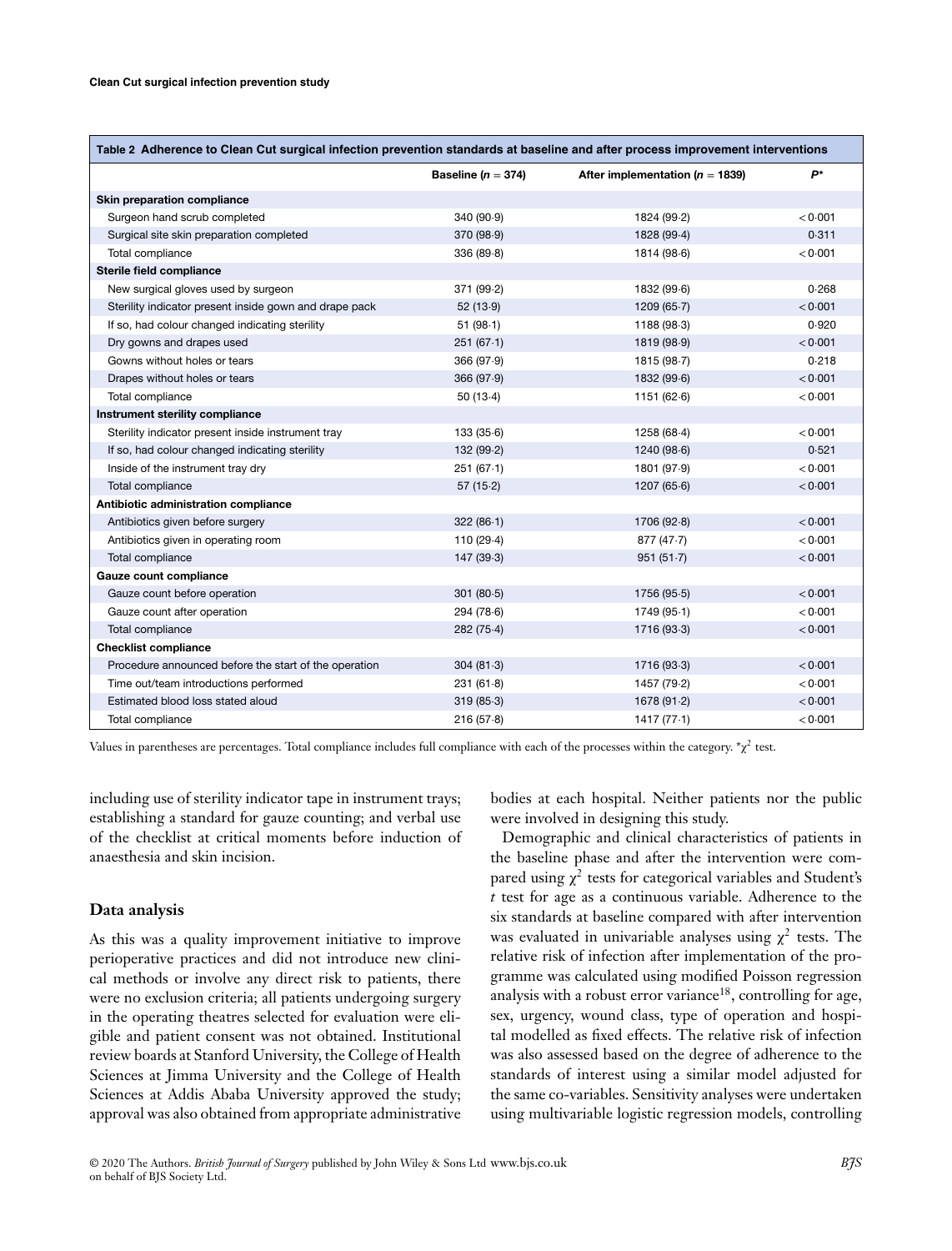| Table 3 Overall adherence score at baseline and after process<br>improvement interventions |                                |                                         |                           |             |
|--------------------------------------------------------------------------------------------|--------------------------------|-----------------------------------------|---------------------------|-------------|
|                                                                                            |                                | Adherence score (out of 6)              |                           |             |
|                                                                                            | <b>Baseline</b><br>$(n = 374)$ | After<br>implementation<br>$(n = 1839)$ | <b>Difference</b>         | Р           |
| Mean (95% c.i.) 2.9 (2.8, 3.1)                                                             |                                | 4.5(4.4, 4.5)                           | $1.6(1.4, 1.7) < 0.001$ * |             |
| Median (i.g.r.)                                                                            | $3(2-4)$                       | $5(4-5)$                                |                           | $< 0.001$ † |

\*Student's *t* test with Satterthwaite method; †Wilcoxon rank-sum test.

for the same factors, to assess the relative risk of infection during the postintervention phase as well as with increased adherence to infection prevention standards; these regression models were also computed using log-binomial regression, as well as mixed-effects hierarchical regression with a random effect by hospital (*Appendix S1*, supporting information) and other co-variables modelled as fixed effects. All analyses were preplanned, statistical significance was assessed at the level  $\alpha = 0.05$ , and all tests were two-sided. SAS® version 9.4 (SAS Institute, Cary, North Carolina, USA) was used for statistical analysis.

#### **Results**

Compliance data were collected prospectively from 2213 operations in 2202 patients, 374 during baseline assessment and 1839 after implementation. Follow-up outcomes were complete for 2159 patients (98⋅0 per cent). Demographics of the patients in the baseline and postintervention cohorts are shown in *Table 1*. There were proportionally more emergency and contaminated operations after the intervention, but age, sex and the variety of operations were well matched.

Adherence to each of the infection prevention standards significantly improved after process mapping and quality improvement interventions (*Fig*. *1*). All standards had major gaps and weaknesses, as each had multiple components of compliance and frequently one or two of these were critically deficient. However, adherence to each standard increased as processes were strengthened and component parts of full compliance were enhanced (*Table 2*). For example, for assurance of instrument sterility, both the presence of sterile indicators and the absence of condensation and fluid within the trays are critical to ensuring appropriate sterility of the instrument tray. However, in the baseline period only 133 of 374 surgical trays had sterility indicators located in the tray, and 123 had condensation (indicative of a poor heating cycle of the steam autoclave). Refining the process by which sterility indicators are included in the instrument trays, gowns and

**Table 4 Relative risk of postoperative infection based on timing of process improvements, after adjusting for sex, age, urgency, wound class and hospital using modified robust Poisson regression**

|                             | <b>Relative risk</b> | P     |
|-----------------------------|----------------------|-------|
| <b>Infection</b>            |                      |       |
| Baseline                    | 1.00 (reference)     |       |
| After implementation        | 0.65(0.43, 0.99)     | 0.043 |
| Sex                         |                      |       |
| F                           | $1.00$ (reference)   |       |
| М                           | 0.83(0.52, 1.32)     | 0.429 |
| Age (years)                 |                      |       |
| $\leq$ 25                   | $1.00$ (reference)   |       |
| $26 - 30$                   | 0.72(0.45, 1.15)     | 0.169 |
| $31 - 40$                   | 0.81(0.50, 1.30)     | 0.382 |
| $\geq 41$                   | 0.82(0.46, 1.47)     | 0.511 |
| <b>Urgency</b>              |                      |       |
| Elective                    | $1.00$ (reference)   |       |
| Emergency                   | 1.10(0.70, 1.74)     | 0.683 |
| <b>Wound class</b>          |                      |       |
| Clean                       | $1.00$ (reference)   |       |
| Clean contaminated          | 0.38(0.08, 1.68)     | 0.202 |
| Contaminated                | 0.84(0.18, 3.87)     | 0.827 |
| Dirty                       | 2.01(0.44, 9.22)     | 0.367 |
| Type of operation           |                      |       |
| Ear, nose and throat        | $1.00$ (reference)   |       |
| Orthopaedic                 | 4.44(0.63, 31.19)    | 0.134 |
| Soft tissue                 | 3.72 (0.92, 15.09)   | 0.066 |
| Gynaecological              | 4.36(0.62, 30.44)    | 0.138 |
| Vascular                    | 1.22(0.12, 12.27)    | 0.867 |
| Appendicectomy              | 4.73 (0.76, 29.63)   | 0.097 |
| Cholecystectomy             | 9.89(1.20, 81.43)    | 0.033 |
| Colorectal                  | 10.93 (1.76, 67.92)  | 0.010 |
| Caesarean                   | 11.09(1.82, 67.74)   | 0.009 |
| Hernia                      | 2.31 (0.40, 13.34)   | 0.348 |
| Hysterectomy                | 12.09(1.63, 89.57)   | 0.015 |
| Gastrointestinal/laparotomy | 5.48 (0.96, 31.31)   | 0.056 |
| Urological                  | 3.92 (0.30, 50.67)   | 0.295 |

Values in parentheses are 95 per cent confidence intervals. Relative risks by hospital are not shown.

drapes, and adjusting the autoclave, improved compliance with instrument sterility standards more than fourfold, and gown and drape sterility standards almost fivefold (*Table 2*).

At baseline, perioperative teams complied with only a mean of 2⋅9 of the six critical perioperative infection prevention standards; after implementation of process improvement changes, compliance rose to a mean of 4⋅5 (*P <*0⋅001) (*Table 3*). This improvement in compliance resulted in a non-significant reduction in surgical infections from 7⋅4 to 5⋅8 per cent  $(P = 0.246)$  on univariable analysis. In multivariable analysis controlling for sex, age, urgency, wound class, type of operation and facility, the relative risk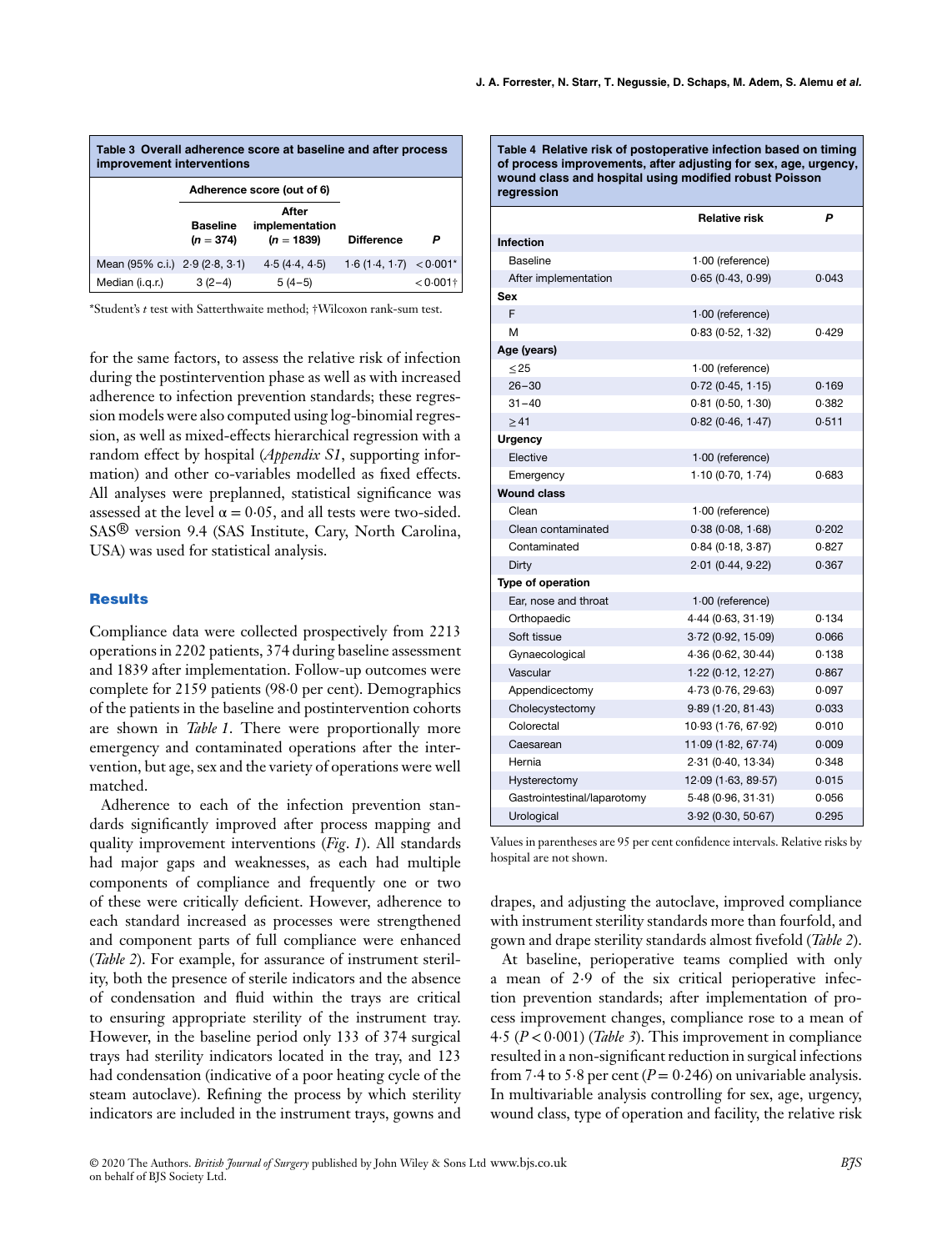**Table 5 Relative risk of postoperative infection based on adherence to six critical standards in infection prevention, after adjusting for sex, age, urgency, wound class and hospital using modified robust Poisson regression**

|                             | <b>Relative risk</b> | P     |
|-----------------------------|----------------------|-------|
| <b>Adherence score</b>      |                      |       |
| $0 - 2$                     | 1.00 (reference)     |       |
| $3 - 6$                     | 0.54(0.30, 0.97)     | 0.038 |
| Sex                         |                      |       |
| F                           | 1.00 (reference)     |       |
| м                           | 0.82(0.51, 1.32)     | 0.414 |
| Age (years)                 |                      |       |
| $\leq$ 25                   | 1.00 (reference)     |       |
| $26 - 30$                   | $0.72$ (0.45, 1.14)  | 0.162 |
| $31 - 40$                   | 0.82(0.51, 1.32)     | 0.418 |
| $\geq 41$                   | 0.80(0.45, 1.44)     | 0.460 |
| <b>Urgency</b>              |                      |       |
| Elective                    | 1.00 (reference)     |       |
| Emergency                   | 1.08(0.68, 1.72)     | 0.740 |
| <b>Wound class</b>          |                      |       |
| Clean                       | 1.00 (reference)     |       |
| Clean contaminated          | 0.40(0.09, 1.83)     | 0.237 |
| Contaminated                | 0.87(0.19, 4.07)     | 0.860 |
| Dirty                       | 2.10(0.45, 9.77)     | 0.345 |
| Type of operation           |                      |       |
| Ear, nose and throat        | $1.00$ (reference)   |       |
| Orthopaedic                 | 4.38(0.60, 32.24)    | 0.147 |
| Soft tissue                 | 3.47(0.85, 14.14)    | 0.083 |
| Gynaecological              | 3.99(0.59, 26.88)    | 0.155 |
| Vascular                    | 1.14(0.11, 11.33)    | 0.912 |
| Appendicectomy              | 4.76 (0.74, 30.69)   | 0.101 |
| Cholecystectomy             | 9.37(1.10, 79.70)    | 0.041 |
| Colorectal                  | 11.08 (1.74, 70.58)  | 0.011 |
| Caesarean                   | 9.94(1.58, 62.72)    | 0.015 |
| Hernia                      | 2.33 (0.40, 13.46)   | 0.343 |
| Hysterectomy                | 11.08 (1.45, 84.72)  | 0.021 |
| Gastrointestinal/laparotomy | 5.41 (0.92, 31.90)   | 0.062 |
| Urological                  | 4.01 (0.31, 51.93)   | 0.288 |

Values in parentheses are 95 per cent confidence intervals. The analysis was based on 2159 procedures. Relative risks by hospital are not shown.

of infection following Clean Cut implementation was 0⋅65 (95 per cent c.i. 0⋅43 to 0⋅99; *P*= 0⋅043) (*Table 4*). Improved compliance was significantly associated with reductions in postoperative infections. Comparing operations with low compliance (2 or fewer critical standards) *versus* those with high compliance (3 or more), the relative risk of infection dropped by 46 per cent (relative risk 0⋅54, 0⋅30 to 0⋅97; *P* = 0⋅038) (*Table 5*). Sensitivity analyses showed the point estimate results to be robust to several different modelling strategies (*Appendix S1*, supporting information). Duration of hospital stay remained unchanged, and owing to low numbers of deaths (20 in total) it was not possible to use

multivariable modelling to assess the relative risk of death after programme implementation.

#### **Discussion**

Using an adaptive, multimodal intervention, five hospitals in Ethiopia with substantial resource limitations were able to significantly improve compliance with six critical standards of infection prevention and reduced the risk of postoperative infections by 35 per cent; mortality and duration of hospital stay remained unchanged. Appropriate implementation was accomplished through a combination of collaborative, cross-disciplinary efforts coupled with surveillance of processes and outcomes, and a process-mapping exercise to identify gaps and opportunities for improvement. The SSC was used both as an audit tool to identify compliance gaps and as a safety tool to leverage improvements in perioperative care through a combination of process mapping and teamwork.

Although use of the WHO SSC has spread widely, implementation and compliance are challenging<sup>19</sup>. Evidence suggests that facilities demonstrably able to implement the checklist appropriately can reduce complications<sup>20,21</sup>, presumably owing to the ability of those facilities to comply with the standards embedded in the checklist and to meet the spirit of the checklist as a tool to improve communication among perioperative team members. In low-income countries, compliance with the checklist is hindered by severe resource constraints, staff shortages, weak processes and limited infrastructure<sup>22,23</sup>. Adoption of the checklist can be seen as impractical, particularly when resource constraints prohibit compliance with many of its critical elements. However, many safety checks are based on communication and confirmation of processes that are part of standard operating procedure, so checklist use can be implemented even in settings with compliance  $challenges<sup>24</sup>$ . Indeed, compliance challenges are present universally, regardless of setting, and teams must work to overcome them when implementing the checklist.

Although barriers to surgical improvement and safety in low-income countries are frequently ascribed to infrastructural limitations, the mechanisms by which safety tools like the checklist are introduced appear to matter a great deal25,26. Clean Cut aims to strengthen underlying processes of care that cannot be corrected easily with the introduction of the checklist alone. As a quality improvement programme, it is supported by three fundamental and interconnected strategies: the building of a multidisciplinary team; appropriate surveillance of compliance with standards and outcomes of care; and process mapping coupled with a mechanism to identify opportunities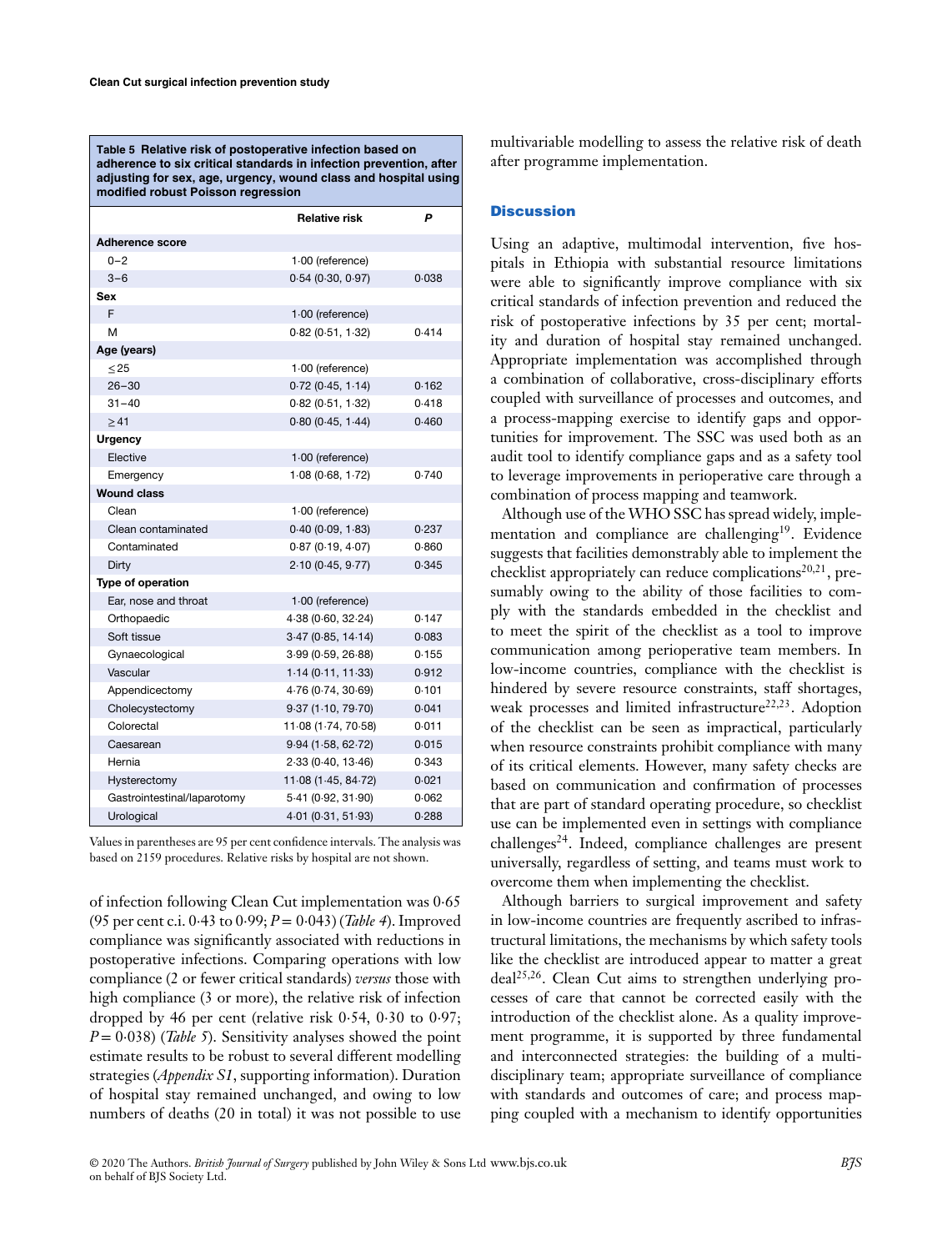for improving compliance with the six critical standards of surgical infection prevention. Process mapping allowed the team to identify gaps in workflow, deficiencies in standard operating procedures, poor or inadequate training and misperceptions of appropriate infection prevention practices, and weaknesses in management oversight. The data collected enumerating the lack of compliance with standards were a powerful motivator to establish an improvement programme. Finally, the multidisciplinary nature of the team allowed each member to leverage their respective position to enact changes in workflow within their sphere of influence. Furthermore, it allowed multiple disciplines to collectively lobby for attention and resources that had not previously been identified or agreed on. Clean Cut also used implementation strategies that were often not readily available to providers given the way facilities and human resources were managed and organized before the programme.

A limitation of this study is its pre–post design, and lack of involvement with patient advocates and the general public during planning and delivery. Similar to many surgical safety checklist and other quality improvement studies<sup>27</sup>, this study did not randomize patients or hospitals. Checklists are considered a standard of care in many countries, and improved checklist use is a priority for the Federal Ministry of Health of Ethiopia<sup>11</sup>; as such, randomization was impracticable as part of the strategy was to improve appropriate compliance with the checklist. Data collectors were not specifically blinded to the intervention, but neither were they necessarily aware of when specific interventions were made within the facility, as many improvements were undertaken outside of the operating theatre (such as how antibiotics were delivered to patients or how sterility of instruments was assured). Furthermore, although oversight was provided by the senior author, data analysis was undertaken by a separate team not involved in programme implementation. Data collection was challenging, and obtaining 30-day follow-up information was limited by the ability to reach patients and families by telephone; despite this, it was possible to follow up 98⋅0 per cent of patients undergoing surgery, a much higher proportion than originally anticipated. An additional unexpected finding was the satisfaction the nursing staff expressed at being able to contact patients after discharge<sup>23</sup>. The observed infection rates were lower than has been reported previously in these settings, although still fairly high overall. The diagnosis of surgical infection was modified from the CDC definition, and antibiotics are commonly used empirically after surgery without regard to the actual presence of infection. Imaging modalities and other ancillary testing such as laboratory blood work was not readily available;

definitions were therefore based on clearly defined, easily observable objective signs of surgical infection (such as pus, reopening of a closed wound, or foul smell emanating from the wound). This may have limited the ability to capture more subtle wound infections, but as these definitions were applied consistently during the study the findings are still valid. Improvements in the ability to detect infections were noted as the study progressed, but this would be expected to bias the study against findings of improvement. Furthermore, this study was not powered to detect significant improvements at individual facilities and, in agreement with each facility, all results are reported in aggregate owing to reputation considerations. However, each site was able to improve compliance with standards to some degree, indicating an ability to enact positive changes to the perioperative routine (*Appendix S1*, supporting information). A Hawthorne effect rather than the programme itself might also explain improvements in both compliance and outcomes, although it is a phenomenon that those implementing quality improvement programmes leverage to their advantage. Finally, despite intensive efforts, it was rarely possible to attain full compliance with all six standards. This attests to the ongoing challenges in Ethiopia and other resource-constrained environments in fully implementing safety programmes and improving care processes in facilities with multiple organizational challenges.

Implementation of Clean Cut required the concerted efforts of a number of practitioners and administrators not typically used to working together. It also required the ongoing support of a programme manager and surgical research fellow to help coordinate the work across facilities, and leverage support within them and with the health ministry. As much of the data did not exist separately from the programme, the hiring of data collectors was seen as critical. For all these reasons, long-term sustainability is not yet proven. Furthermore, the actual implementation costs are unclear. Start-up costs to develop, adapt and assess the programme were substantial, but subsequent work has required sequentially fewer resources; new-site onboarding and ongoing maintenance costs are under investigation. However, the programme now has the support of the Federal Ministry of Health, and Clean Cut is being rolled out in a number of new facilities using staff familiar with the programme to encourage the new teams and to drive training, organization of workflow and high-quality data collection. The authors continue to support the efforts in Ethiopia and anticipate bringing Clean Cut to new settings in the coming years. A robust, large-scale experimental study, such as a pragmatic stepped-wedge cluster-randomized trial, would be ideally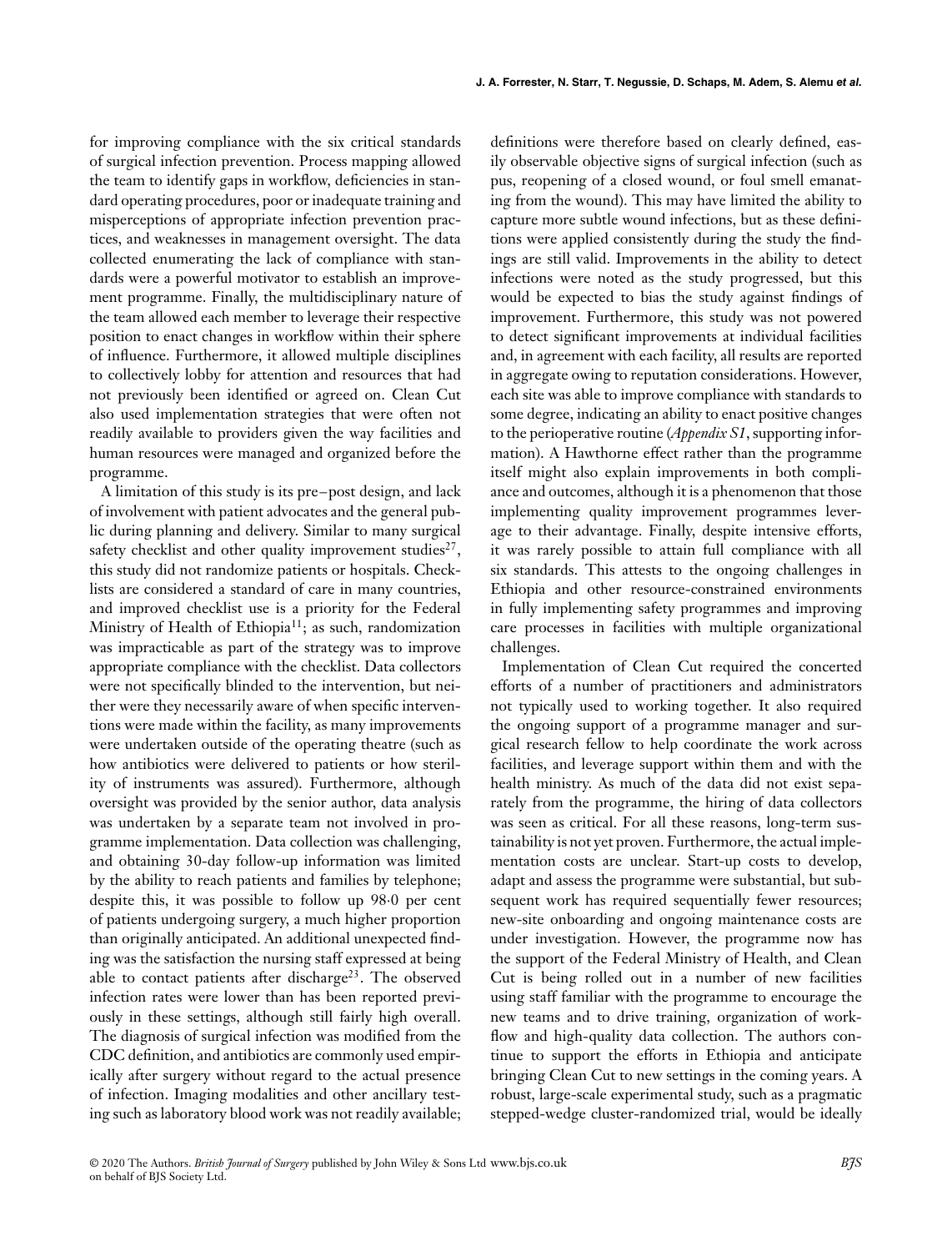suited to test the intervention more rigorously, and allow closer observation of the features and strategies that lead to successful implementation $27$ .

#### **Acknowledgements**

The authors thank the many data collectors, administrators, nurses and surgeons in Ethiopia who helped make this programme possible; W. Berry, from Ariadne Labs; M. Derbew, trustee of Lifebox UK; K. Fernandez, Lifebox Head of Programmes in London; K. Stave and K. Torgeson, Chief Operating Officer and Chief Executive Officer of Lifebox respectively, for their help and support; and A. Gawande and A. Haynes for reviewing a draft of this manuscript. Deidentified data with anonymized hospital facilities may be made available upon reasonable request to the authors. This study was supported in part by a grant from the GE Foundation. J.A.F. was, and N.S. is, a Lifebox Safe Surgery Fellow; N.S. is supported by NIH T32 training grant DK007573; T.N. is the lead clinical advisor for Lifebox Ethiopia; S.B. is the programme manager for Lifebox Ethiopia; T.G.W. is a former trustee of Lifebox USA and current Consulting Medical Officer for the organization.

*Disclosure:* The authors declare no other conflict of interest.

#### **References**

- 1 WHO. *Global Guidelines for the Prevention of Surgical Site Infection*. WHO: Geneva, 2016.
- 2 WHO. *Improving Infection Prevention and Control at the Health Facility: Interim Practical Manual Supporting Implementation of the WHO Guidelines on Core Components of Infection Prevention and Control Programmes*. WHO: Geneva, 2018.
- 3 WHO. *Implementation Manual to Support the Prevention of Surgical Site Infections at the Facility Level – Turning Recommendations into Practice (Interim Version)*. WHO: Geneva, 2018.
- 4 Stulberg JJ, Delaney CP, Neuhauser DV, Aron DC, Fu P, Koroukian SM. Adherence to surgical care improvement project measures and the association with postoperative infections. *JAMA* 2010; **303**: 2479–2485.
- 5 GlobalSurg Collaborative. Surgical site infection after gastrointestinal surgery in high-income, middle-income, and low-income countries: a prospective, international, multicentre cohort study. *Lancet Infect Dis* 2018; **18**: 516–525.
- 6 Biccard BM, Madiba TE, Kluyts HL, Munlemvo DM, Madzimbamuto FD, Basenero A *et al.* Perioperative patient outcomes in the African Surgical Outcomes Study: a 7-day prospective observational cohort study. *Lancet* 2018; **391**: 1589–1598.
- 7 Lifebox.<http://www.lifebox.org> [accessed 21 May 2012].
- 8 Feinmann J. Clean cut surgery. *BMJ* 2016; **353**: i2686.
- 9 Powell BJ, Waltz TJ, Chinman MJ, Damschroder LJ, Smith JL, Matthieu MM *et al.* A refined compilation of implementation strategies: results from the Expert Recommendations for Implementing Change (ERIC) project. *Implement Sci* 2015; **10**: 21.
- 10 Proctor E, Silmere H, Raghavan R, Hovmand P, Aarons G, Bunger A *et al.* Outcomes for implementation research: conceptual distinctions, measurement challenges, and research agenda. *Adm Policy Ment Health* 2011; **38**: 65–76.
- 11 Burssa D, Teshome A, Iverson K, Ahearn O, Ashengo T, Barash D *et al.* Safe surgery for all: early lessons from implementing a national government-driven surgical plan in Ethiopia. *World J Surg* 2017; **41**: 3038–3045.
- 12 Forrester JA, Koritsanszky L, Parsons BD, Hailu M, Amenu D, Alemu S *et al.* Development of a surgical infection surveillance program at a tertiary hospital in Ethiopia: lessons learned from two surveillance strategies. *Surg Infect* 2018; **19**: 25–32.
- 13 Forrester JA, Koritsanszky LA, Amenu D, Haynes AB, Berry WR, Alemu S *et al.* Developing process maps as a tool for a surgical infection prevention quality improvement initiative in resource-constrained settings. *J Am Coll Surg* 2018; **226**: 1103–1116.
- 14 Garland NY, Kheng S, De Leon M, Eap H, Forrester JA, Hay J *et al.* Using the WHO surgical safety checklist to direct perioperative quality improvement at a surgical hospital in Cambodia: the importance of objective confirmation of process completion. *World J Surg* 2017; **41**: 3012–3024.
- 15 Mangram AJ, Horan TC, Pearson ML, Silver LC, Jarvis WR. Guideline for prevention of surgical site infection, 1999. Centers for Disease Control and Prevention (CDC) Hospital Infection Control Practices Advisory Committee. *Am J Infect Control* 1999; **27**: 97–134.
- 16 Woelber E, Schrick EJ, Gessner BD, Evans HL. Proportion of surgical site infections occurring after hospital discharge: a systematic review. *Surg Infect* 2016; **17**: 510–519.
- 17 Trebble TM, Hansi N, Hydes T, Smith MA, Baker M. Process mapping the patient journey: an introduction. *BMJ* 2010; **341**: c4078.
- 18 Zou G. A modified poisson regression approach to prospective studies with binary data. *Am J Epidemiol* 2004; **159**: 702–706.
- 19 Delisle M, Pradarelli JC, Panda N, Koritsanszky L, Sonnay Y, Lipsitz S *et al.* Variation in global uptake of the Surgical Safety Checklist. *Br J Surg* 2020; **107**: e151–e160.
- 20 Haynes AB, Edmondson L, Lipsitz SR, Molina G, Neville BA, Singer SJ *et al.* Mortality trends after a voluntary checklist-based surgical safety collaborative. *Ann Surg* 2017; **266**: 923–929.
- 21 Haugen AS, Søfteland E, Almeland SK, Sevdalis N, Vonen B, Eide GE *et al.* Effect of the World Health Organization checklist on patient outcomes: a stepped wedge cluster randomized controlled trial. *Ann Surg* 2015; **261**: 821–828.